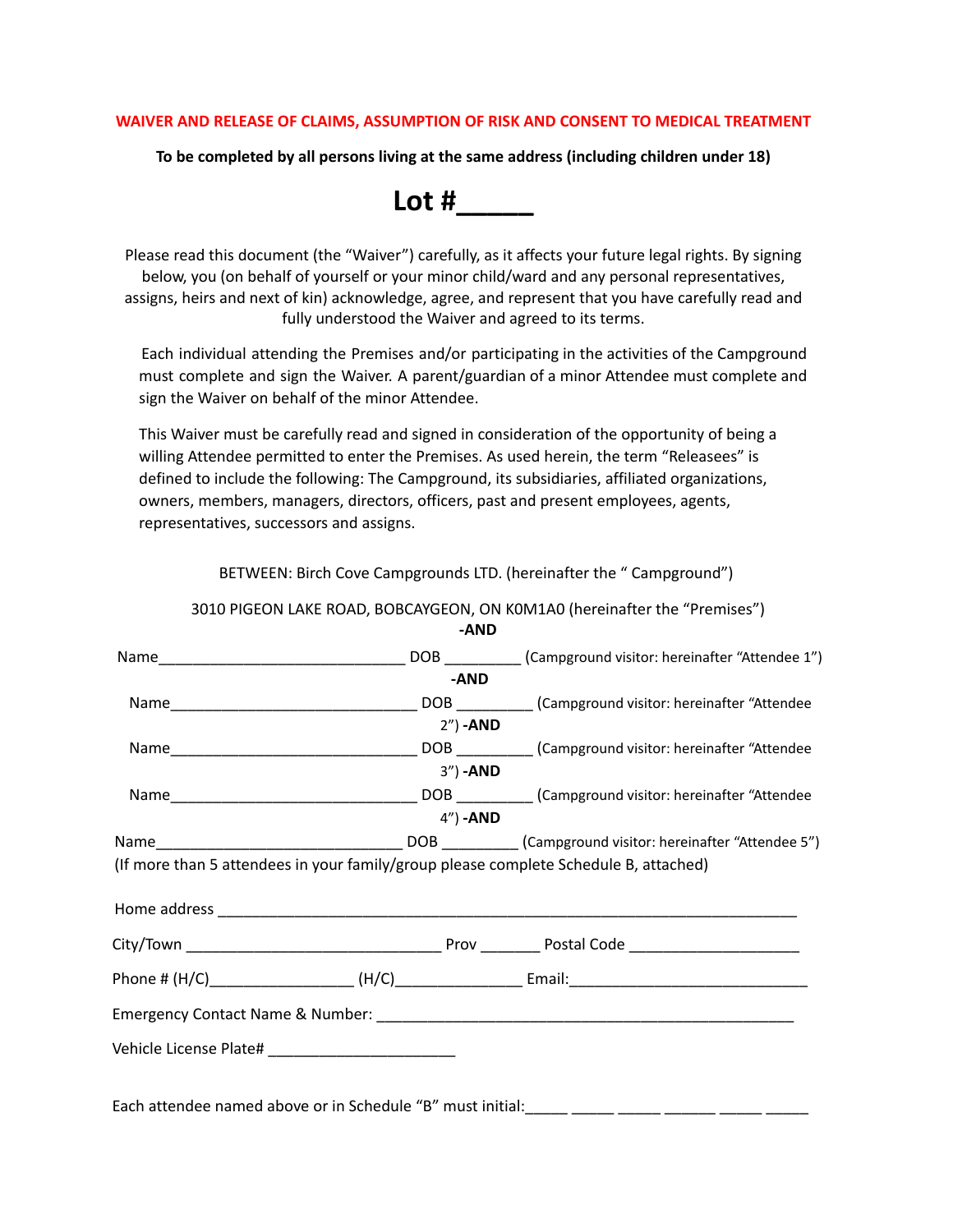1. I expressly acknowledge and agree that my attendance at the Premises and participation in the activities of the Campground may involve the risk of serious injury and/or death and/or property damage.

2. I am fully aware of the risks and hazards inherent in my attendance at the Premises and participation in the activities of the Campground and I voluntarily, knowingly and freely assume all risks associated with participating in the activities of the Campground and entering the Premises, including, but not limited to, my own actions or inactions (or the actions or inactions of my minor child/ward), the actions or inactions of others (including but not limited to the Campground owners, officers, directors, managers, staff, volunteers or visitors), falls, injuries, illnesses, infections, contact with others (including but not limited to the Campground owners, officers, directors, managers, staff, volunteers or visitors), navigating any and all obstacles and any defects of the Premises.

3. I represent and warrant to the Releasees that I am in good physical condition, can safely participate in the activities of the Campground and have no medical condition that would make my participation in the activities of the Campground more hazardous.

4. If I am pregnant, disabled in any way or have recently suffered an illness or injury; I consulted a physician before participating in the activities of the Campground.

5. I consent to medical care and transportation to obtain treatment in the event of injury to me as the Campground owners, officers, directors, managers, staff, volunteers, or other medical professionals may deem appropriate and understand that this Waiver extends to any liability arising out of or in any way connected with such medical treatment or transportation.

6. I understand and agree that I am expected to always exhibit appropriate behavior while I am attending the Premises and while I am participating in the activities of the Campground to obey all local, provincial, and federal laws, both criminal and civil. This includes, generally, respect for other people, equipment, facilities, or property.

7. I understand and agree that I may not bring weapons or illegal substances to the Premises.

8. I understand and agree that the Releasees are not responsible for any personal item or property that is lost, damaged or stolen while I am participating in the activities of the Campground or on the Premises.

9. I recognize and acknowledge that there are hazards and risks of physical injury or illness to myself in attending the Premises and participating in the activities of the Campground and that not all such hazards or risks can be fully eliminated. I freely and voluntarily agree to assume the full risk of death, bodily injury or property damage, regardless of severity, that I may sustain as a result of my participation in the activities of the Campground or attendance at the Premises, howsoever arising, including, but not limited to, the active or passive negligence of the Releasees.

10. I agree to indemnify the Releasees from any and all third party claims, howsoever arising, for any loss, liability, damage or cost they might incur, including, but not limited to, claims arising in whole or in part by my negligent or intentional acts or omissions while participating in the activities of the Campground or attending the Premises.

Initials : \_\_\_\_\_ \_\_\_\_\_ \_\_\_\_\_ \_\_\_\_\_\_ \_\_\_\_\_ \_\_\_\_\_ \_\_\_\_\_ \_\_\_\_\_\_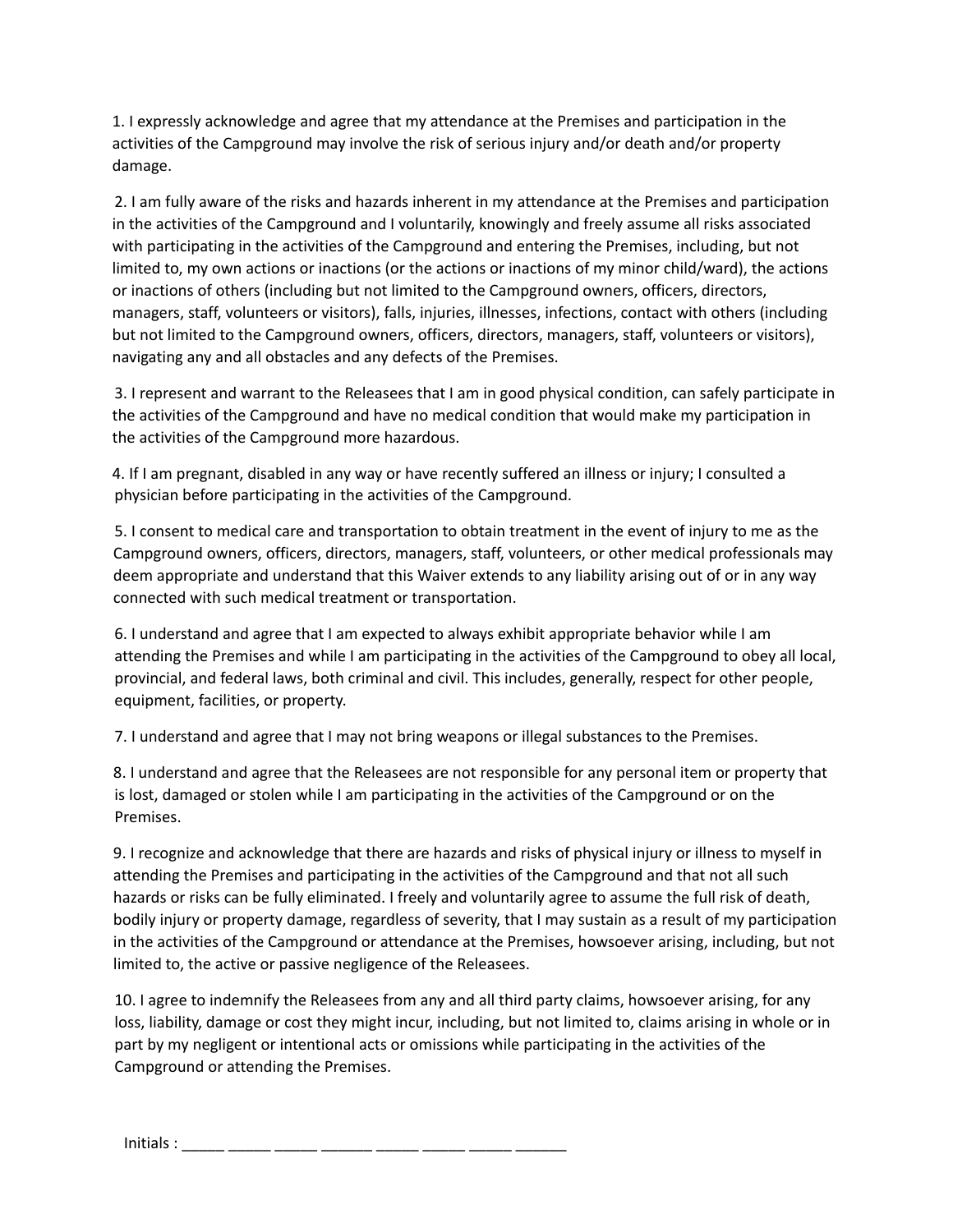11. I indemnify and hold harmless the Releasees from any loss, liability, damage or cost they may incur while I am participating in the activities of the Campground or while attending the Premises, howsoever arising, including, but not limited to, being caused by the negligence of the Releasees.

12. I hereby and forever release, waive, discharge and covenant not to sue the Releasees for any injury or damage to me, my personal representatives, assigns, heirs and next of kin, for any claims, causes of action, obligations, lawsuits, charges, complaints, controversies, damages, costs or expenses of whatsoever kind, nature, or description, whether direct or indirect, present or future, in law or in equity, in contract or in tort, or otherwise, whether known or unknown, arising out of or connected with my participation in the activities of the Campground or while attending the Premises, howsoever caused, including, but not limited to being caused by the negligence of the Releasees.

13. I hereby and forever release, waive, discharge and covenant not to sue the Releasees for any injury or damage to me, my personal representatives, assigns, heirs and next of kin, for any claims, causes of action, obligations, lawsuits, charges, complaints, controversies, damages, costs or expenses of whatsoever kind, nature, or description, whether direct or indirect, present or future, whether known or unknown, arising out of or connected with my participation in the activities of the Campground or attending the Premises, under the terms of any statute, including, but not limited to, any claims under the Occupiers' Liability Act, R.S.O. 1990, c. O.2, as amended; and, the Negligence Act, R.S.O. 1990, c. N.1, as amended.

14. I understand and acknowledge that the laws of the Province of Ontario shall apply to all matters relating to this Waiver regardless of the activity location, that the exclusive jurisdiction for any dispute with the Releasees resides in provincial or in federal court in Ontario. I expressly consent to the exercise of personal jurisdiction in connection with any dispute with the Releasees arising from my participation in the activities of the Campground or while on the Premises of the Campground.

15. I expressly agree that this Waiver is intended to be as broad and inclusive as permitted by the law of the Province of Ontario, and that the invalidity or unenforceability of any term of this Waiver does not affect the validity or enforceability of any other term. Any invalid term will be treated as severed from the remaining terms.

16. I acknowledge that in contract disputes, any ambiguity within the contract is generally interpreted against the contract drafter. However, with this knowledge, I do hereby agree that any ambiguity within this Waiver is to be interpreted in favour of the Campground.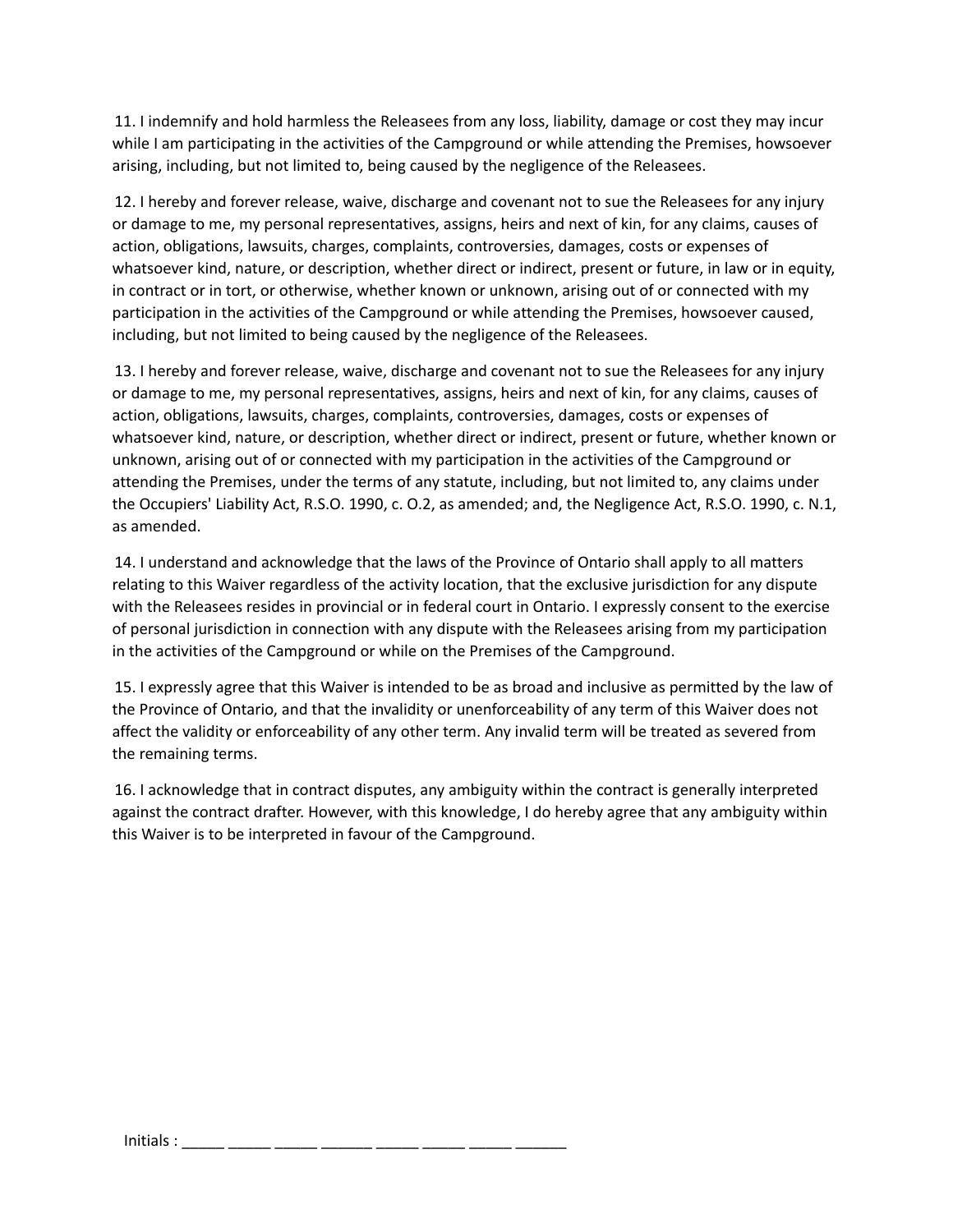I understand that there are inherent and unforeseen risks involved in participating in the activities of the Campground or while attending the Premises. I have read this document in its entirety and fully understand its terms. I understand that I am/are giving up substantial legal rights by signing below, including the right to sue **the Releasees. I acknowledge that I am/are signing this agreement freely and voluntarily and intend my** signature to be a waiver and complete and unconditional release of all liability due to the negligence of the Releasees or, the inherent risks of participating in the activities of the Campground or while attending the **Premises.**

Attendee 1 signature entitled Name and Printed Name and Date of the Date of Date and Date and Date and Date and Date of the Date of the Date of the Date of the Date of the Date of the Date of the Date of the Date of the Da I am at least 18 years old \_\_\_\_\_ OR I am younger than 18 years old and my Parent or Guardian has reviewed this Waiver and signed below

Attendee 2 signature \_\_\_\_\_\_\_\_\_\_\_\_\_\_\_\_\_\_\_\_\_\_\_Printed Name\_\_\_\_\_\_\_\_\_\_\_\_\_\_\_\_\_\_\_\_\_\_\_\_\_\_\_\_\_\_Date\_\_\_ I am at least 18 years old CR I am younger than 18 years old and my Parent or Guardian has reviewed this Waiver and signed below

Attendee 3 signature\_\_\_\_\_\_\_\_\_\_\_\_\_\_\_\_\_\_\_\_Printed Name\_\_\_\_\_\_\_\_\_\_\_\_\_\_\_\_\_\_\_\_\_\_\_ Date\_\_\_\_\_\_\_\_\_ I am at least 18 years old \_\_\_\_ OR I am younger than 18 years old and my Parent or Guardian has reviewed this Waiver and signed below

Attendee 4 signature\_\_\_\_\_\_\_\_\_\_\_\_\_\_\_\_\_\_\_\_Printed Name\_\_\_\_\_\_\_\_\_\_\_\_\_\_\_\_\_\_\_\_\_\_\_ Date\_\_\_\_\_\_\_\_\_ I am at least 18 years old CR I am younger than 18 years old and my Parent or Guardian has reviewed this Waiver and signed below

Attendee 5 signature\_\_\_\_\_\_\_\_\_\_\_\_\_\_\_\_\_\_\_\_Printed Name\_\_\_\_\_\_\_\_\_\_\_\_\_\_\_\_\_\_\_\_\_\_\_ Date\_\_\_\_\_\_\_\_\_ I am at least 18 years old **OR I am younger than 18 years old and my Parent or Guardian has** reviewed this Waiver and signed below

## **ONLY COMPLETE SECTION BELOW IF YOU ARE A PARENT/GUARDIAN OF AN ATTENDEE UNDER THE AGE OF 18**

- I am the parent or guardian of the above-named minor(s) (the "Minor"). I give my consent for the minor's participation in the activities of the Campground and to attend the Premises, I represent that the Minor is in good physical condition and acknowledge that I have reviewed, understood and agreed to the terms herein (such terms being interpreted as if they applied both to me and the Minor) and have the legal authority to enter into this Agreement on behalf of the Minor.
- I acknowledge and agree to reimburse the Releasees and do hereby covenant and agree with the Releasee that I will at all times hereafter indemnify the Releasee of and from all claims and demands, suits or actions or claims for contribution or indemnity whether under the *Negligence Act,* the *Occupiers Liability Act* or otherwise which may be made or brought against the Releasee by the said above named Minor, or on his behalf or in any way arising out of the said accident and injuries including the costs of defending any such suits, actions or claims.

| Signature | <b>Printed Name</b> |  |
|-----------|---------------------|--|
|           |                     |  |

Pursuant to Ontario's Electronic Commerce Act, 2000, this Waiver may be executed electronically and in several counterparts via facsimile or electronic signature or original signature, each of which so executed shall be deemed to be an original, and such counterparts together shall constitute but one and the same document.